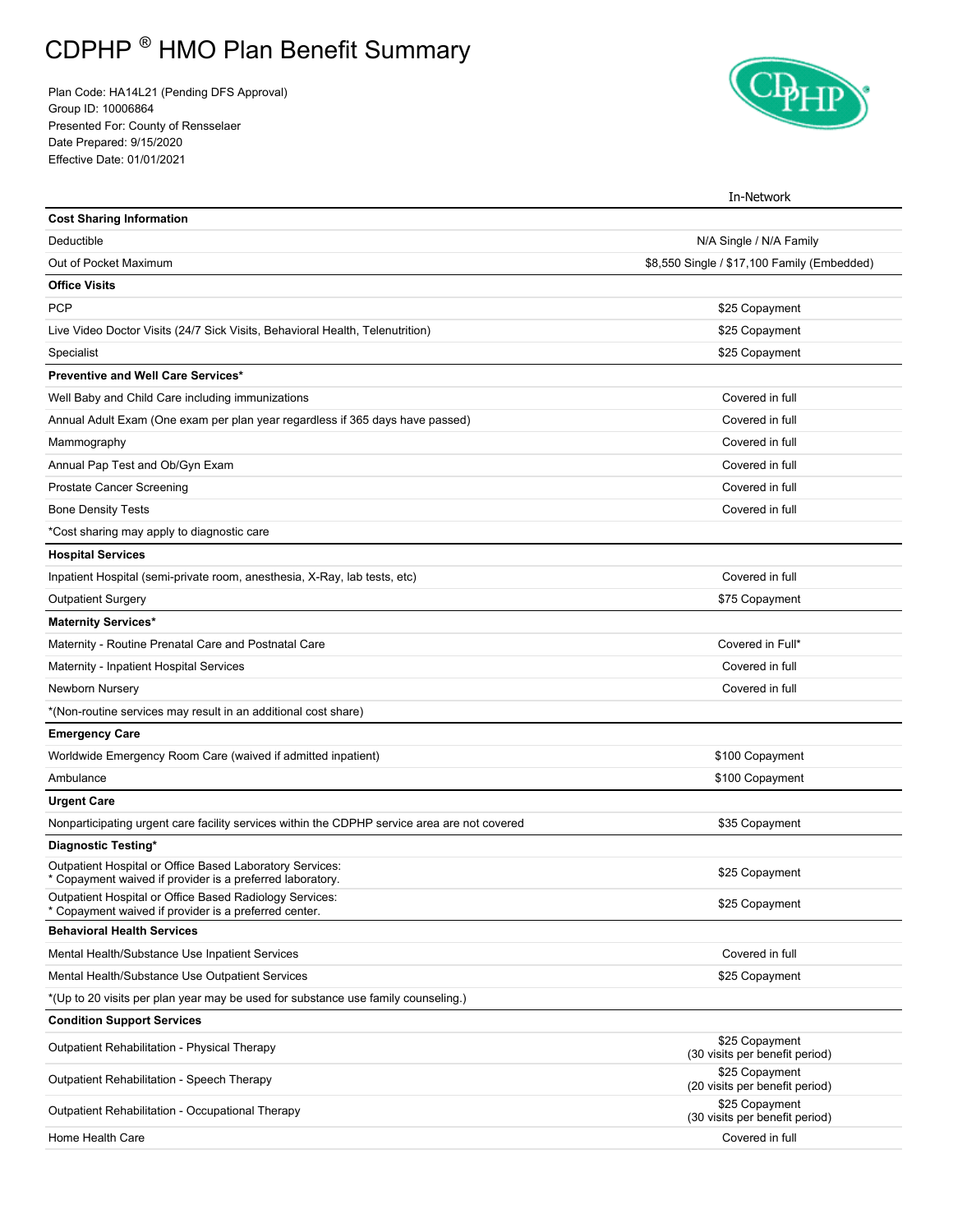## CDPHP ® HMO Plan Benefit Summary

Plan Code: HA14L21 (Pending DFS Approval) Group ID: 10006864 Presented For: County of Rensselaer Date Prepared: 9/15/2020 Effective Date: 01/01/2021



|                                                                                                                                                                                | In-Network                                                                                                                                                                                        |  |
|--------------------------------------------------------------------------------------------------------------------------------------------------------------------------------|---------------------------------------------------------------------------------------------------------------------------------------------------------------------------------------------------|--|
| <b>Skilled Nursing Facility</b>                                                                                                                                                | Covered in full<br>(45 day limit)                                                                                                                                                                 |  |
| Chemotherapy/Radiation Therapy visit                                                                                                                                           | \$25 Copayment                                                                                                                                                                                    |  |
| Prosthetic Appliances and Durable Medical Equipment                                                                                                                            | 50% Coinsurance                                                                                                                                                                                   |  |
| <b>Diabetic Services</b>                                                                                                                                                       |                                                                                                                                                                                                   |  |
| Includes Insulin, oral medication, needles and syringes - up to a 30 day supply, Glucometers and Diabetic<br>DME. Insulin is limited to \$100 out of pocket per 30 day supply. | \$25 Copayment                                                                                                                                                                                    |  |
| <b>Vision Services</b>                                                                                                                                                         |                                                                                                                                                                                                   |  |
| Laser Eye Surgery                                                                                                                                                              | Up to a maximum of \$750 reimbursement for eligible<br>eye surgeries and consultations per lifetime                                                                                               |  |
| <b>Wellness Care</b>                                                                                                                                                           |                                                                                                                                                                                                   |  |
| Weight Management                                                                                                                                                              | Up to a \$75 reimbursement available for participation<br>in a weight loss program                                                                                                                |  |
| <b>Fitness Reimbursement</b>                                                                                                                                                   | Up to \$200 reimbursement per 50 visits for subscriber<br>(max \$400 reimbursement per year) and \$100<br>reimbursement per 50 visits for covered dependent<br>(max \$200 reimbursement per year) |  |
| <b>Child Birthing Classes</b>                                                                                                                                                  | Up to \$75 reimbursement available for completion of<br>child birthing class                                                                                                                      |  |
| Participating (Up to \$180 Life Points per contract per<br>CaféWell Participation<br>calendar year)                                                                            |                                                                                                                                                                                                   |  |
| Acupuncture (10 visit limit per plan year for acupuncture services)                                                                                                            | \$25 Copayment                                                                                                                                                                                    |  |
| <b>Nutritional Counseling</b>                                                                                                                                                  | \$25 Copayment                                                                                                                                                                                    |  |
| \$25 Copayment<br><b>Chiropractic Benefits</b>                                                                                                                                 |                                                                                                                                                                                                   |  |

*This Summary of Benefits is intended to provide a general outline of coverage. In the event of any conflict between this document and the member's Certificate and any applicable Rider(s) issued by CDPHP, the Certificate and Rider(s) will be the controlling documents.* 

 *CDPHP gives you access to more than 12,000 participating practitioners and providers, including most of the local hospitals, and a variety of value-added services to help you and your family stay healthy. If you have a question or wish to receive additional information, please contact the CDPHP marketing department at (518) 641-5000 or 1-800-993-7299 or visit our Web site at www.cdphp.com.* 

 *Please Note. All non-emergency services must be provided by a Capital District Physician's Health Plan, Inc. ® (CDPHP) Participating Physician/provider (including hospital admissions) unless otherwise preauthorized by CDPHP.Please Note. All non-emergency services must be provided by a Capital District Physician's Health Plan, Inc. ® (CDPHP) Participating Physician/provider (including hospital admissions) unless otherwise preauthorized by CDPHP.*